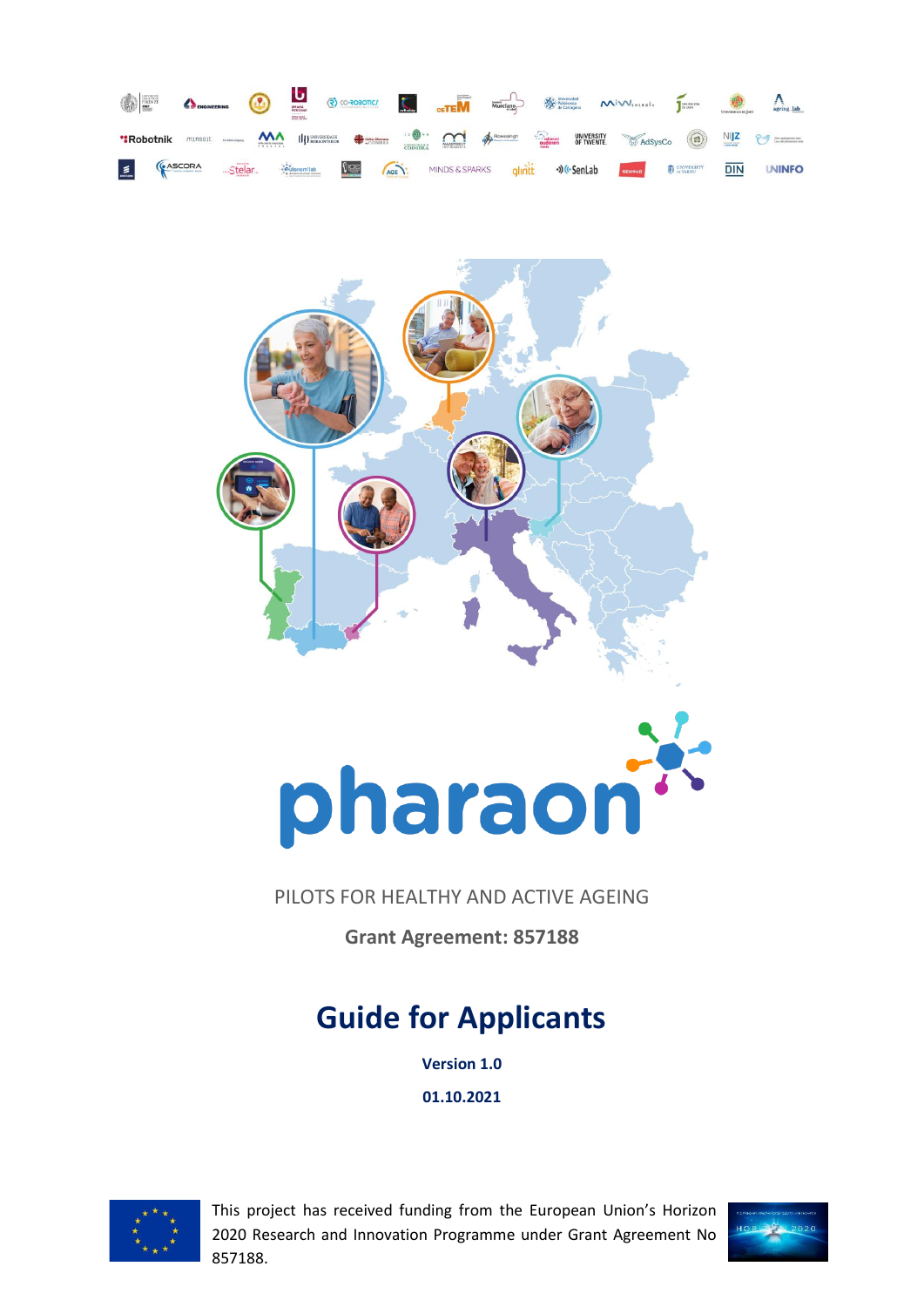# **Contents**

| $\mathbf{1}$   |     |  |
|----------------|-----|--|
|                | 1.1 |  |
| $\overline{2}$ |     |  |
|                | 2.1 |  |
|                | 2.2 |  |
|                | 2.3 |  |
|                | 2.4 |  |
|                | 2.5 |  |
|                | 2.6 |  |
| 3              |     |  |
|                | 3.1 |  |
|                | 3.2 |  |
|                | 3.3 |  |
|                | 3.4 |  |
|                | 3.5 |  |
|                | 3.6 |  |
| $\overline{4}$ |     |  |
|                | 4.1 |  |
|                | 4.2 |  |
| 5              |     |  |
|                | 5.1 |  |
| 6              |     |  |
|                | 6.1 |  |
|                | 6.2 |  |
|                | 6.3 |  |

| Acknowledgement: This project has received funding   Disclaimer: The content of this publication is the sole |                 |  |  |  |
|--------------------------------------------------------------------------------------------------------------|-----------------|--|--|--|
| from the European Union's Horizon 2020 Research responsibility of the authors, and in no way                 |                 |  |  |  |
| and Innovation Programme under Grant Agreement   represents the view of the European Commission or           |                 |  |  |  |
| No 857188.                                                                                                   | l its services. |  |  |  |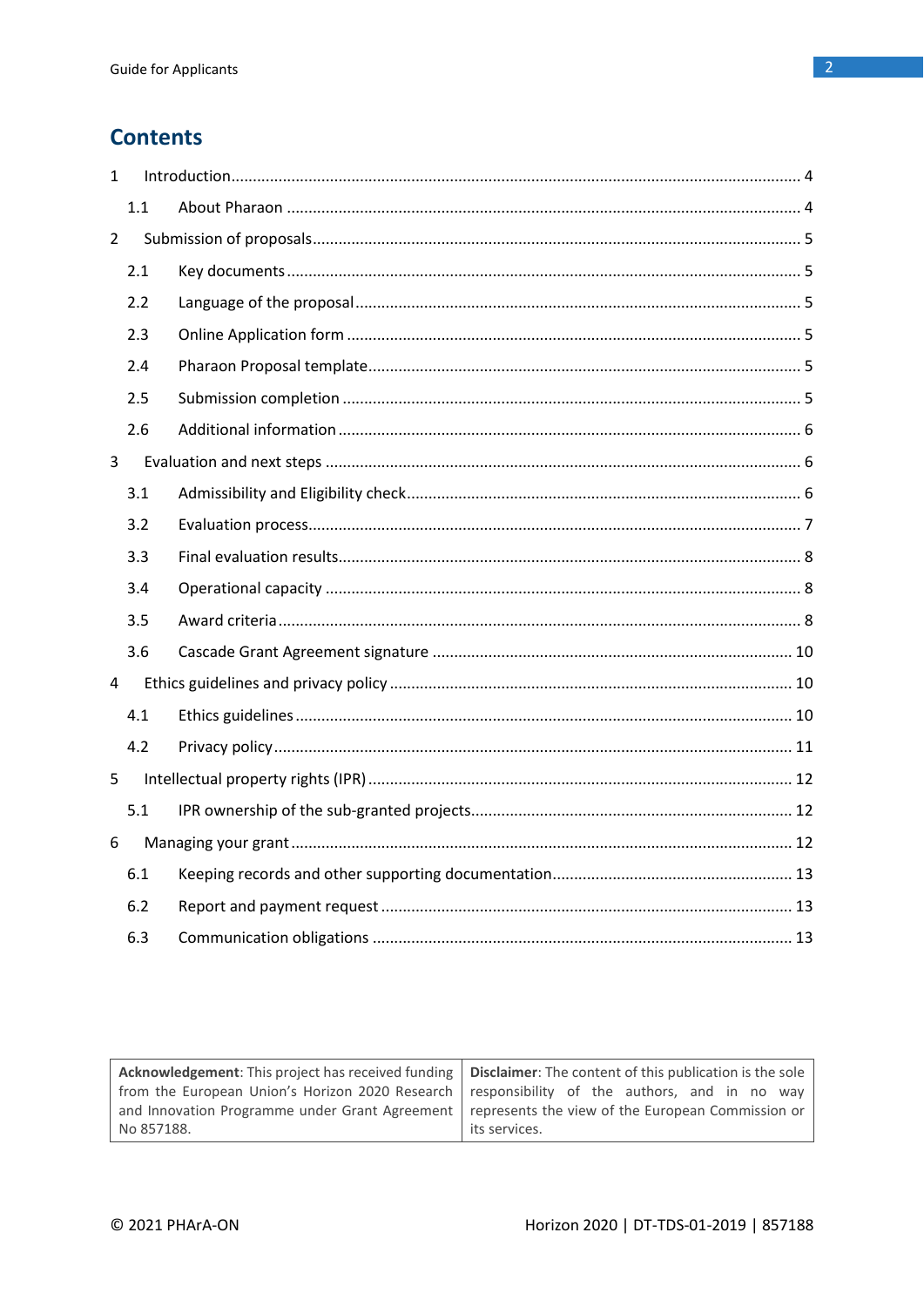# **Figures**

# **Acronyms & Abbreviations**

| Term        | <b>Description</b>                        |
|-------------|-------------------------------------------|
| <b>GDPR</b> | <b>General Data Protection Regulation</b> |
| <b>CR</b>   | <b>Consensus Report</b>                   |
| <b>FAQ</b>  | <b>Frequently Asked Question</b>          |
| IER         | <b>Individual Evaluation Report</b>       |
| <b>OCSC</b> | Open Call Steering Committee              |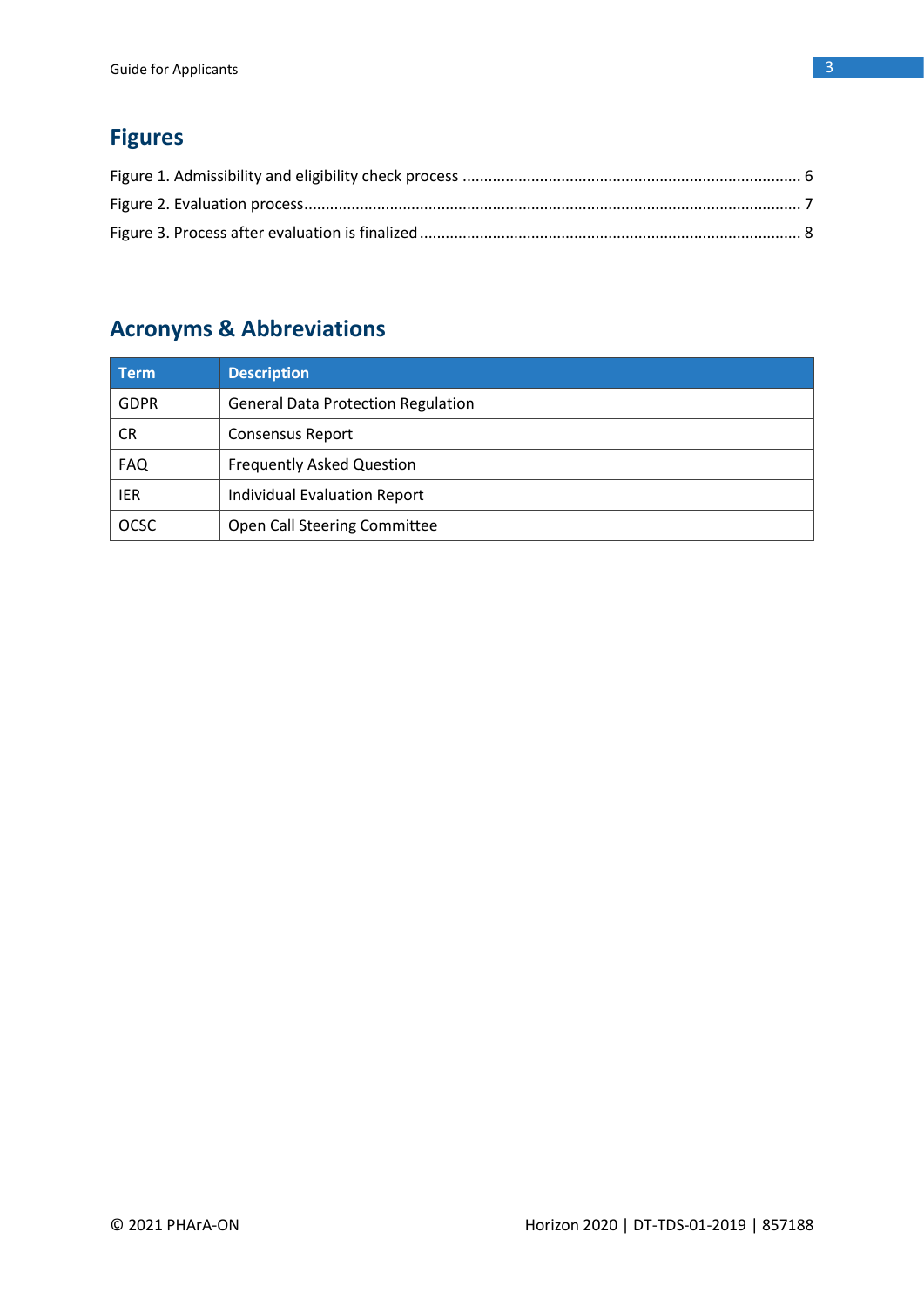# **1 Introduction**

This Guide is designed to assist you in preparing and submitting the proposal and answer questions you may have in this process. It is based on the rules and conditions of the Horizon 2020 programme presented in th[e Annotated Model Grant Agreement.](https://ec.europa.eu/research/participants/data/ref/h2020/grants_manual/amga/h2020-amga_en.pdf) The Guide does not in itself have legal value and does not supersede this document.

In case of further questions, the following options are also available:

- Frequently Asked Question (FAQ) section on the Pharaon web page: https://www.pharaon.eu/open-calls [\(link\)](https://www.pharaon.eu/open-calls/)
- The Pharaon help desk is available via email: [opencall@pharaon.eu.](mailto:opencall@pharaon.eu) The help desk is unavailable on weekends and public holidays.

Please note:

Every selected applicant will be required to sign a Cascade Grant Agreement, a model example of which can be found at the Pharaon website [\(link\)](https://www.pharaon.eu/wp-content/uploads/sites/36/2021/10/Pharaon_Cascade_Grant_Agreement_draft.pdf).

### **1.1 About Pharaon**

The overall objective of the Pharaon project is to provide support for Europe's ageing population by integrating digital services, devices, and tools into the open Pharaon platform that can be readily deployed while maintaining the dignity of older adults and enhancing their independence, safety, and capabilities. The project utilises a range of digital tools including connected devices (e.g., the Internet of Things, IoT), artificial intelligence, robotics, cloud and edge computing, smart wearables, big data, and intelligent analytics that will be integrated to provide personalised and optimised health care delivery.

During the implementation of the project some gaps have been identified between the technological needs of the pilot sites and the solutions that are available in the Pharaon partnership. The purpose of this open call is therefore to involve new stakeholders and their technologies, products, or services in the Pharaon ecosystem.



### **The Pharaon consortium brings together the following members:**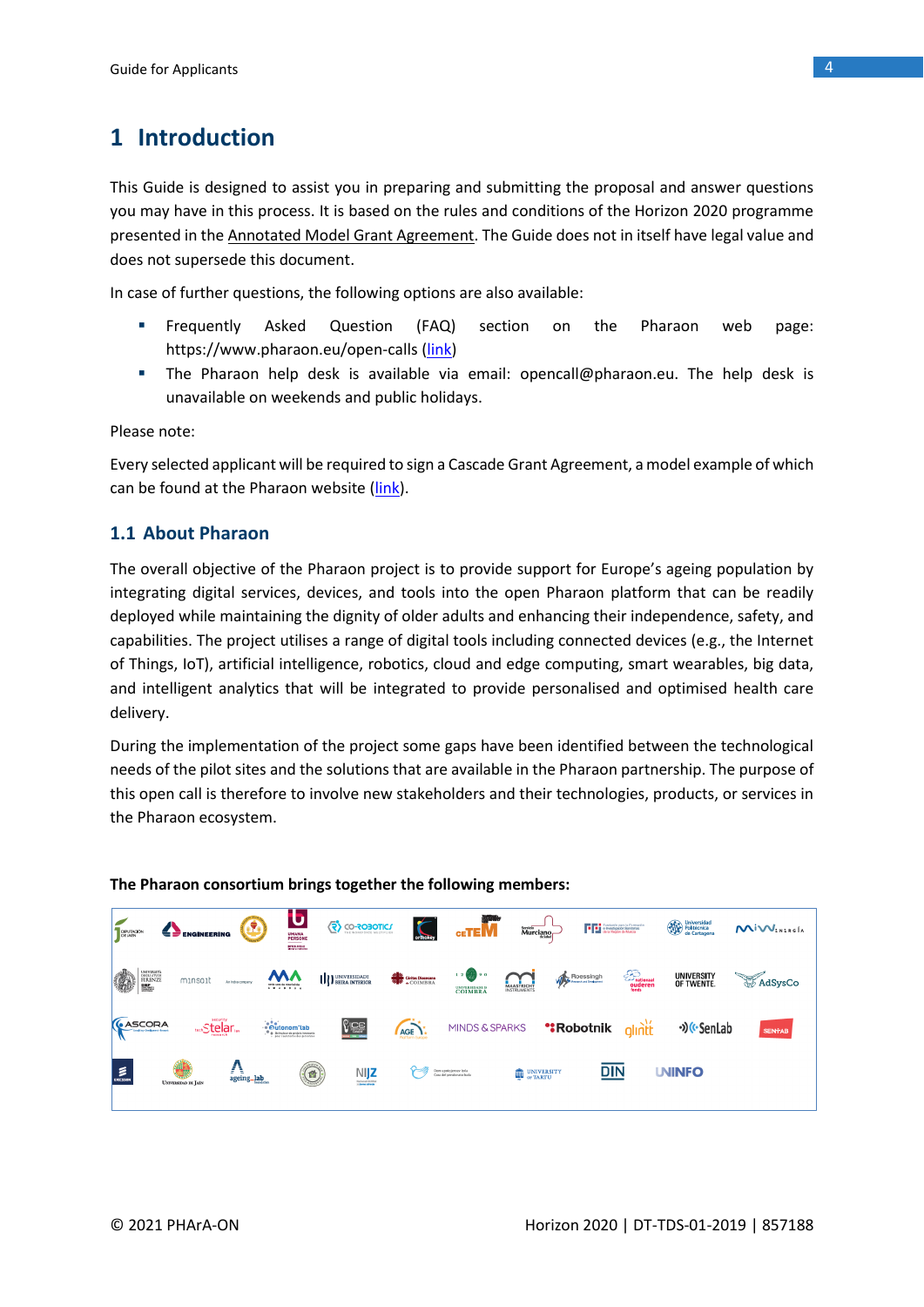# **2 Submission of proposals**

### **2.1 Key documents**

Prior to submitting a proposal and filling in the online Application form, please verify whether your organisation, product or service comply with the eligibility criteria. You should also check whether your technologies or services are in line with the ones listed in the Open Call. For this reason, the very first step is to go through the relevant documentation in detail, namely:

- **■** The Pharaon Open Call [\(link\)](https://www.pharaon.eu/wp-content/uploads/sites/36/2021/10/PharaonOpenCallText.pdf)
- **E** The Frequently Asked Questions (FAQ) on the Open Call and submission of proposals [\(link\)](https://www.pharaon.eu/open-calls/)
- **E** The Cascade Grant Agreement for the Pharaon Open Call [\(link\)](https://www.pharaon.eu/wp-content/uploads/sites/36/2021/10/Pharaon_Cascade_Grant_Agreement_draft.pdf)

All documents are available at https://www.pharaon.eu/open-calls/[\(link\)](https://www.pharaon.eu/open-calls/).

### **2.2 Language of the proposal**

Proposals must be submitted in English. In addition, applicants should be aware that the Pharaon Consortium will, in principle, use English to communicate with beneficiaries regarding the follow-up and the monitoring of the co-financed solutions (grant management stage).

### **2.3 Online Application form**

Online Application form comprises fields of required information, checklists and declarations to be filled and must be completed directly via the [online submission tool.](https://pro.evalato.com/3679) For further information please consult Appendix 1 Application Submission Guide of the Pharaon Open Call document [\(link\)](https://www.pharaon.eu/wp-content/uploads/sites/36/2021/10/PharaonOpenCallText.pdf).

### **2.4 Pharaon Proposal template**

Pharaon Proposal template concerns the technical content of the proposal. To facilitate its preparation, applicants should use the standard template provided on this [link](https://www.pharaon.eu/wp-content/uploads/sites/36/2021/10/Pharaon-Proposal-Template.docx) and follow the specific instructions given in this template. The page limit for this document is 10 pages. Note that any excess pages shall be removed before passing the proposal to reviewers.

It is important to fill in all predefined sections and to address questions mentioned in the presented document; they are meant to guide the applicants in the preparation of a proposal and cover all important aspects of a proposal. This will enable the independent experts to make an effective assessment against the award criteria. You can write your proposal in any word processing tool. However, once completed, please save it as a PDF file and upload to the online submission tool only PDF file.

### **2.5 Submission completion**

Proposals for the Pharaon Open Call are submitted in a single stage via online submission tool. Proposals submitted by any other means, will not be evaluated. The deadline for submission is indicated in the Pharaon Open Call. After the deadline for the submission of the proposals, changes or additions are no longer possible. The date and time of the submission of the application will be automatically recorded and an acknowledgement of receipt will be sent to the applicant by email.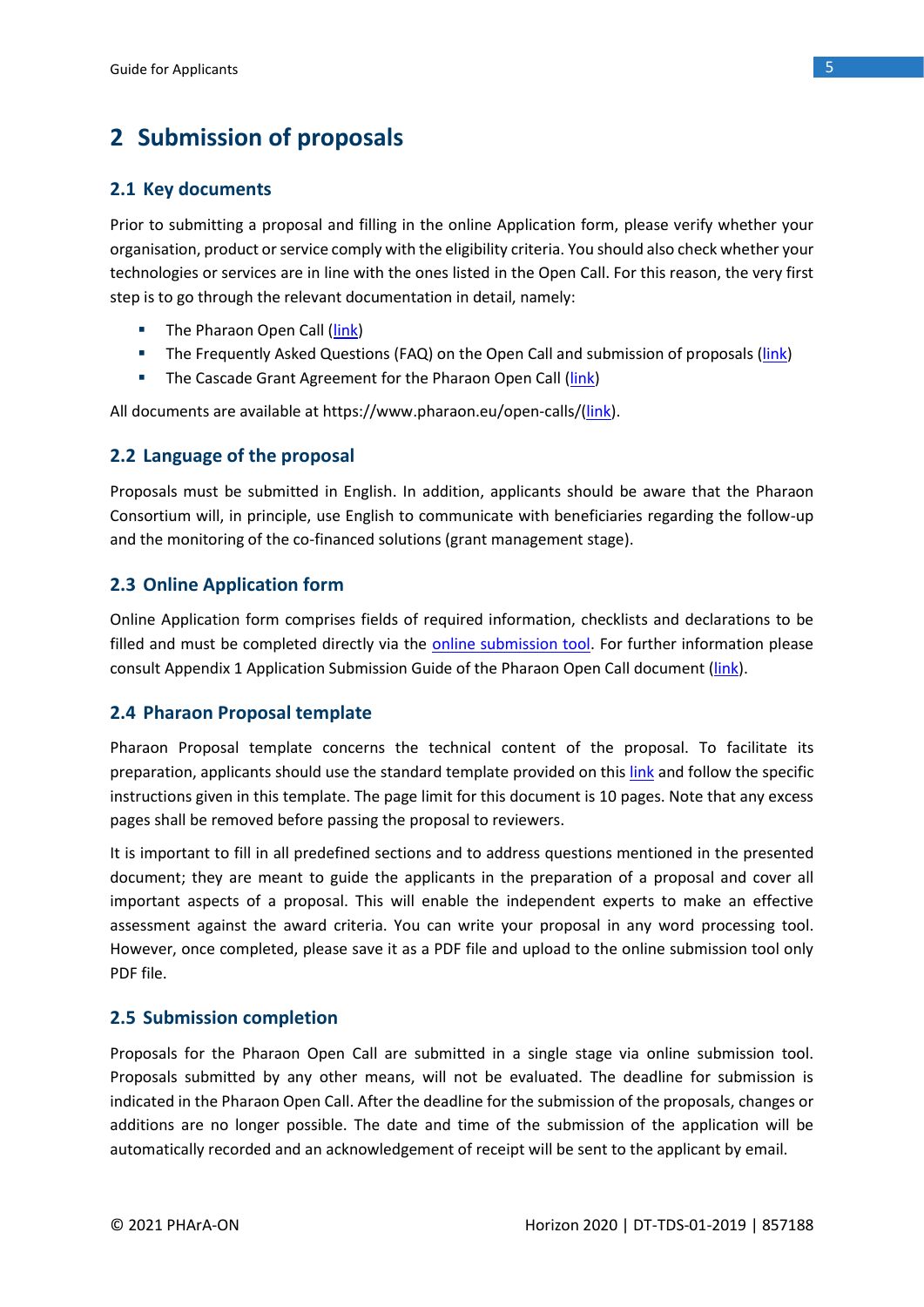### **2.6 Additional information**

Please note that applicants are solely responsible for the content and nature of their submission to the Pharaon Open Call. They are also obliged to ensure that no legal obligations are violated and that they act according to the laws of their country.

The Pharaon consortium shall not be liable in the event of loss of submitted proposal namely due to the network interruptions. In case of any problems with the submission system, applicants will have to send timely notification via the email (opencall@pharaon.eu).

# **3 Evaluation and next steps**

All proposals received go through a multi-level process of evaluation with regards to several categories of criteria announced in the Open Call. The assessment of each proposal will be based exclusively on the information provided by the applicants in the proposal submitted and the experts will be instructed to ignore any hyperlinks to external information.

The evaluation of proposals is carried out in the strictest confidence. Under no circumstance may an expert attempt to contact an applicant directly, either during the evaluation or afterwards.

### **3.1 Admissibility and Eligibility check**

Submitted proposals will be checked for inadmissibility and ineligibility (against the eligibility criteria set out in the Pharaon Open Call).

If your proposal is considered inadmissible or ineligible, we will inform you via email, together with the reasons why. Such proposals will not enter the evaluation phase.



**Figure 1.** Admissibility and eligibility check process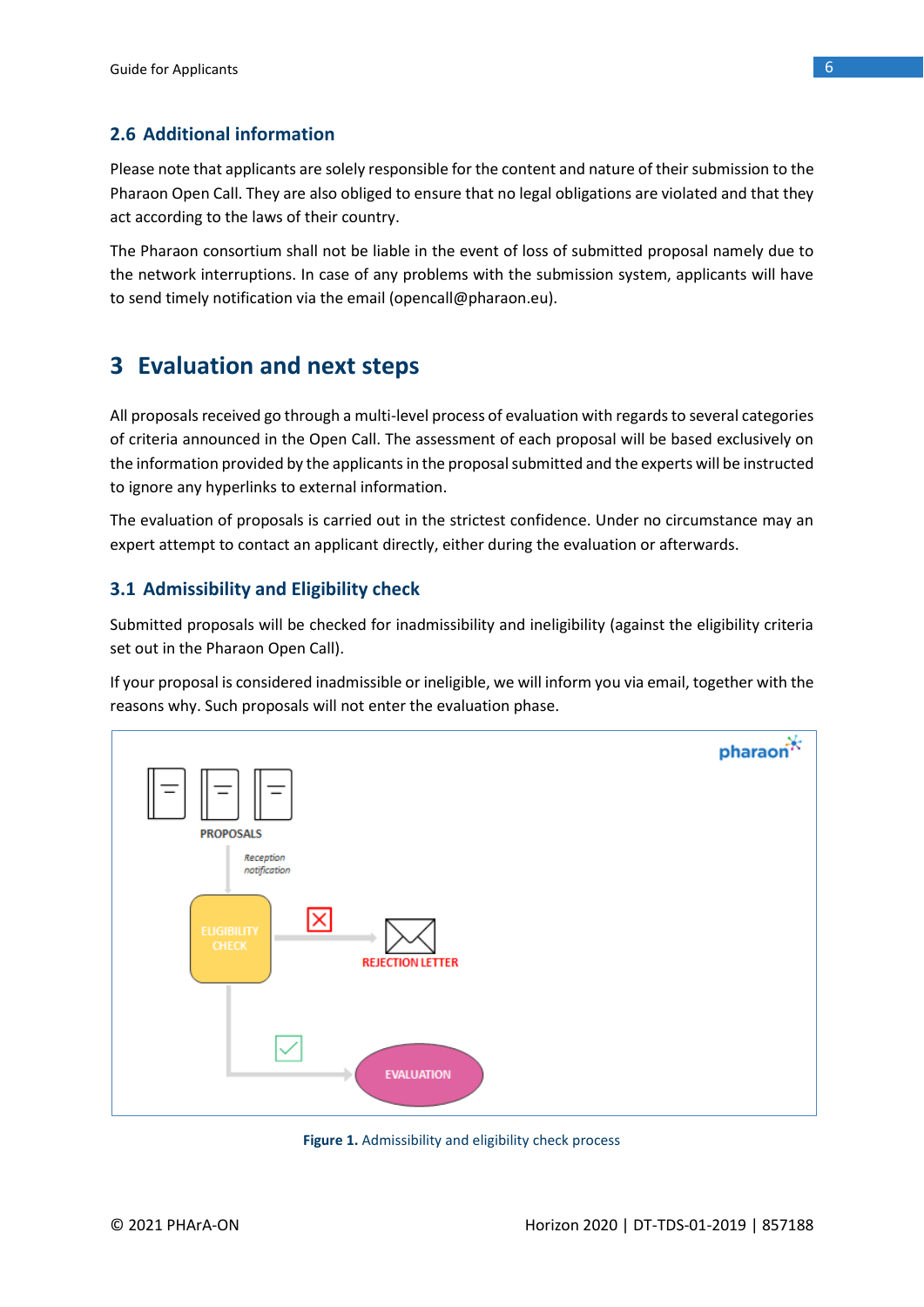### **3.2 Evaluation process**

Each proposal will be evaluated by two experts who are independent, impartial, objective, consistent and where no conflicts of interest exist.

All evaluations are carried out in the light of the same basic principles:

- **Excellence**: the proposals selected for funding must demonstrate a high quality in the context of the topics and criteria set out in the Open Call.
- **Transparency**: funding decisions are based on clearly described rules and procedures, and all applicants will receive adequate feedback on the outcome of the evaluation of their proposals.
- **· Independence**: evaluators assess proposals on a personal basis. Evaluators represent neither their employer nor their country.
- **EXECT** Impartiality: all proposals submitted to the Open Call are treated equally. They are evaluated impartially on their merits, irrespective of their origin or the identity of the applicants.
- **Objectivity**: evaluators assess each proposal as submitted not on its potential if certain changes were to be made.
- **E** Accuracy: evaluators make their judgment against the official evaluation criteria of the Open Call the proposal addresses, and nothing else.
- **Consistency**: evaluators apply the same standard of judgment to all proposals.
- **EXECONFIDENTIAL CONFIDENTIAL IS CONFIDENT** Confidentiality: all proposals and reading in Confidential in confidence.

The evaluation process has three phases:

- Phase 1 Individual evaluation: Each expert carries out an evaluation and prepares an 'individual evaluation report' (IER) with comments and scores for each criterion.
- **Phase 2** Consensus report: Two experts reach consensus and agree on comments and scores in a 'consensus report'(CR). If during the consensus discussion it is found to be impossible to bring the two evaluators to a common point of view on any particular aspect of the proposal, additional evaluator may be invited to review the proposal.
- **Phase 3** Panel review: After the consensus phase a panel of experts reach an agreement on the scores and comments for all proposals within a call, checking consistency across the evaluations. If necessary and duly justified, propose a new set of marks or revise comments, and resolve cases where evaluators were unable to agree. The panel will comprise experts writing consensus reports.



**Figure 2.** Evaluation process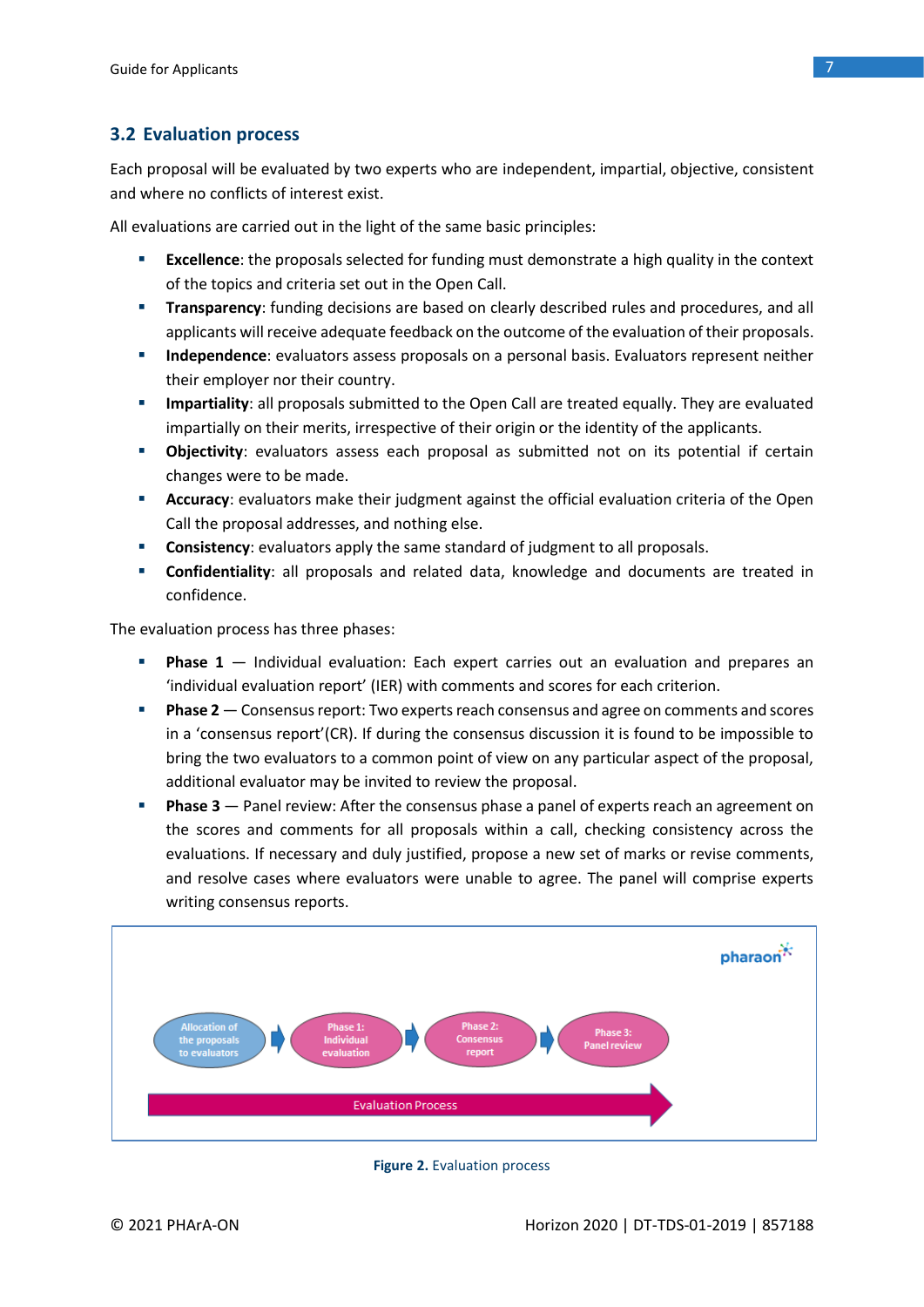### **3.3 Final evaluation results**

Open Call Steering Committee (OCSC) will closely follow the Open Call evaluation process and approve the final list of co-funded proposals following the below presented procedure:

- **OCSC ranks the proposals having a qualifying score and gives a priority order for proposals with** the same score using the procedure set out in the chapter 3.5 Award criteria.
- Based on the available budget draws up a list of proposals for possible funding.
- Decide on a reserve list of proposals that may be offered funding if a higher-scoring project does not go ahead or additional funds become available.

Once the evaluation has been finalised, all applicants – successful or not – will be notified of the results by email.



**Figure 3.** Process after evaluation is finalized

### **3.4 Operational capacity**

During the evaluation of the award criterion "Quality and efficiency of the implementation" experts will indicate whether the participant has, or will have in a due time, a sufficient operational capacity to successfully accomplish foreseen tasks in the proposed work plan. This assessment will be based on the competence and experience of the applicant, including its operational resources (human, technical and other) and, if applicable, exceptionally the concrete measures proposed to obtain it by the time of the implementation of the tasks.

### **3.5 Award criteria**

Following the evaluation, all eligible proposals are ranked according to the total number of points attributed in the evaluation of the award criteria. Only proposals meeting all thresholds are eligible for co-funding. The highest ranked proposals will be awarded co-financing depending on the budget availability. If all eligible proposals fall below the thresholds no selections will be made and open call might be reopened at a later date. The independent experts will be advised to perform the proposal evaluations, including their rating and ranking, in accordance with requirements and objectives specified in the Open Call, along with the following criteria: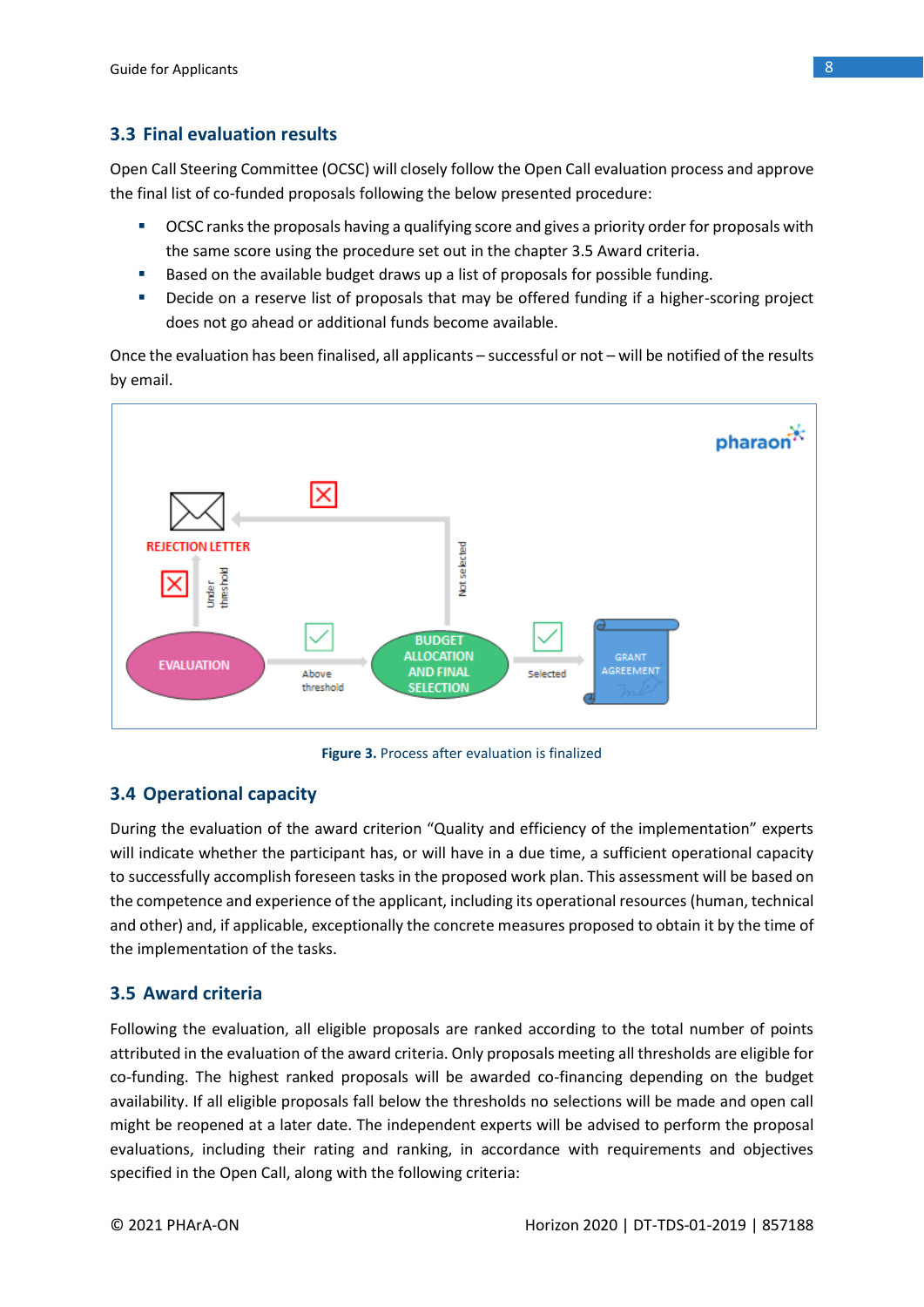| <b>Award criteria</b>                                                                                                                                                                                                                                                                                                                                                                                                                                                                                                           | <b>Threshold</b> | <b>Max. score</b> |
|---------------------------------------------------------------------------------------------------------------------------------------------------------------------------------------------------------------------------------------------------------------------------------------------------------------------------------------------------------------------------------------------------------------------------------------------------------------------------------------------------------------------------------|------------------|-------------------|
| Impact<br>Sub-criteria:<br>The extent to which the outputs of the proposal would contribute<br>×,<br>to the expected impacts mentioned in the Pharaon Open Call.<br>Contribution to any other substantial impact that would enhance<br>×.<br>innovation capacity and create new market opportunities.                                                                                                                                                                                                                           | 3                | 5                 |
| <b>Innovation and technology (Excellence)</b><br>Sub-criteria:<br>Clarity and pertinence of the objectives, compliance with the<br>×<br>Pharaon challenges.<br>Relationship between the proposed solution and pilot priority<br>×.<br>gap(s) addressed.<br>Soundness of the concept, and credibility of the proposed<br>×,<br>methodology<br>Extent that proposed work is ambitious, has innovation potential,<br>o.<br>and is beyond the state of the art (e.g. ground breaking<br>objectives, novel concepts and approaches). | 4                | 5                 |
| Quality and efficiency of the implementation<br>Sub-criteria:<br>Quality and effectiveness of the work plan, including extent to<br>×<br>which the resources assigned to work packages are in line with<br>their objectives and deliverables.<br>Sufficient operational capacity to successfully carry out all tasks<br>×,<br>in the proposed work plan.                                                                                                                                                                        |                  | 5                 |
| <b>TOTAL</b>                                                                                                                                                                                                                                                                                                                                                                                                                                                                                                                    | 10               | 15                |

Minimum thresholds for the proposal to be eligible is 10. Proposals falling below the overall and/or the individual thresholds announced above shall be rejected.

Each criterion will be weighted on a scale from 0 to 5 (half point scores may be given), as follows:

- 0 Very poor. The proposal fails to address the criterion or cannot be assessed due to missing or incomplete information.
- **EXECT** 1 Poor: The criterion is inadequately addressed, or there are serious inherent weaknesses.
- 2 Fair: The proposal broadly addresses the criterion, but there are significant weaknesses.
- 3 Good: The proposal addresses the criterion well, but a number of shortcomings are present.
- 4 Very good: The proposal addresses the criterion very well, but a small number of shortcomings are present.
- 5 Excellent: The proposal successfully addresses all relevant aspects of the criterion. Any shortcomings are minor.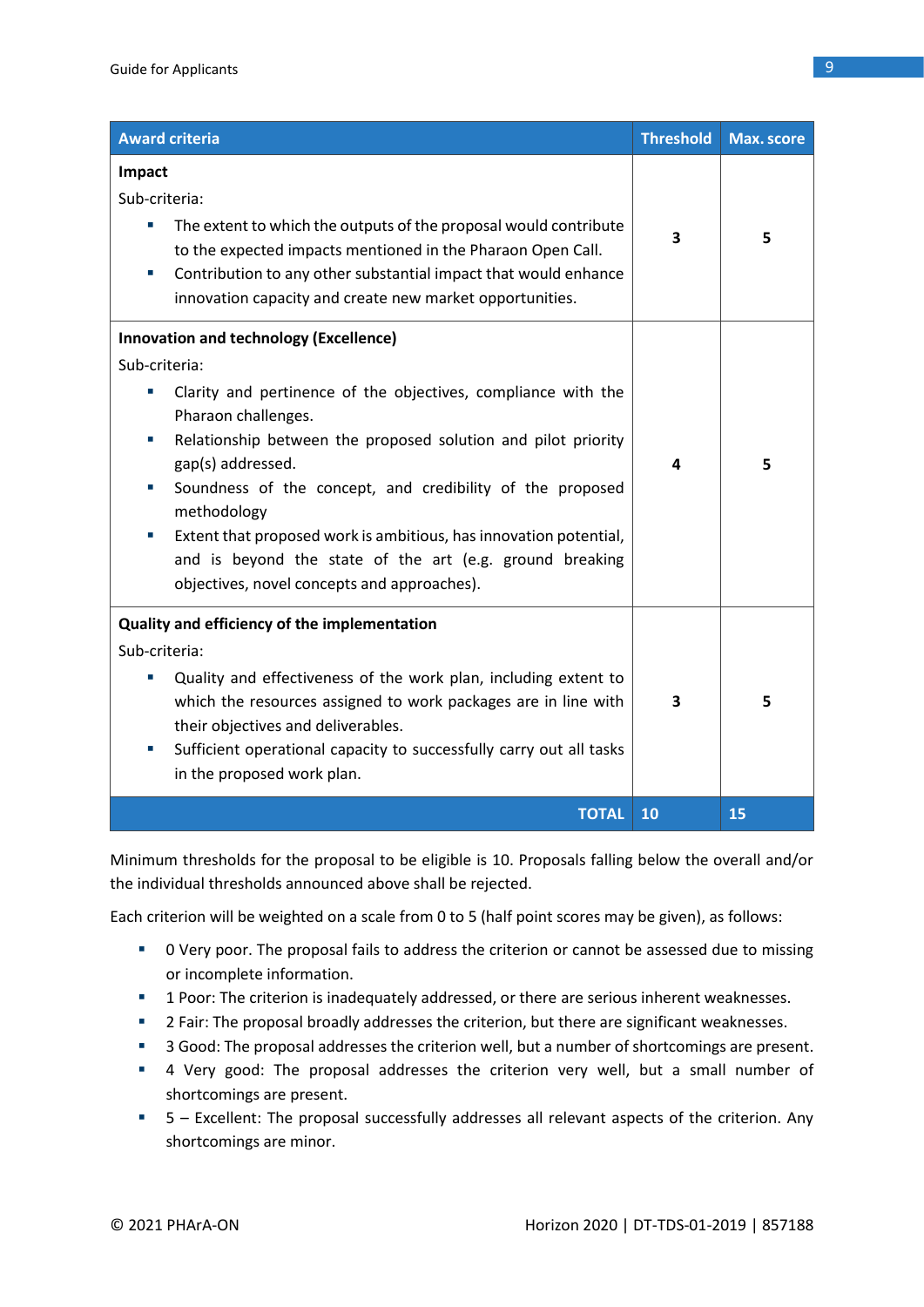When scores are equal, any further prioritization will be based on the following:

- If there are two (or more) proposals with the same number of points, then the proposal(s) which fulfil the unmet needs of the Pharaon Pilot sites will be prioritised. It means that between two ex-aequo proposals, the Open Call Steering Committee (OCSC) shall select the proposal that contributes new solutions (as opposed to duplicated solutions) to a pilot site.
- **■** If this criterion cannot be applied, then the OCSC shall select the proposal which received the highest score for the individual award criteria. It will first compare the scores for 'Innovation and technology', then for 'Impact', and finally for 'Quality and efficiency of the implementation'.

### **3.6 Cascade Grant Agreement signature**

Successful applicants will be invited to sign the Cascade Grant Agreement in English (please see Draft Cascade Grant Agreement for more details).

# **4 Ethics guidelines and privacy policy**

### **4.1 Ethics guidelines**

All research activities and technological stakeholders in the Pharaon ecosystem should respect fundamental ethical principles, including those reflected in the Charter of Fundamental Rights of the European Union. Therefore, questions about ethical issues have to be addressed in the proposal. Globally, the core ethical principles that final beneficiaries will need to follow are mainly divided into two particular areas:

**1) Legal regulations and demands**, not only related to General Data Protection Regulation (GDPR, better described under the next subsection - 4.2 Privacy policy), but also to the ethical compliance with European standards and legal procedures in each country or region.

**2) Measures to protect vulnerable individuals and groups**, as research human subjects in the Pharaon study, both to ensure participants' rights and freedoms (such as equity, accessibility, safety), and to minimize the main stigmatization risks (such as ageism, gender bias, digital gap).

Still, concretely, the following topics are worth applicants' attention:

- **Ethics as a framework**: Technical development is often siloed and distributed by different partners. It is thus crucial that they keep in mind the final purpose of their work, as a common ethical mindset.
- **Example 1 Legal behaviour is not enough**: Ethical compliance goes much beyond legal demands. Keeping older adults' dignity and boosting their autonomy, safety and capabilities involves focusing on ethical effects.
- **E** Human lives behind tech: Technological solutions in Pharaon will highly influence participants' lives. Ethical duties for tech partners thus include having a deep knowledge of the different pilot scenarios.
- **EXP** Other IT related risks: Ethical issues involving technology rely on a dynamic pathway. Extensive testing of new products before release is needed to realize how software, hardware, and data will be used.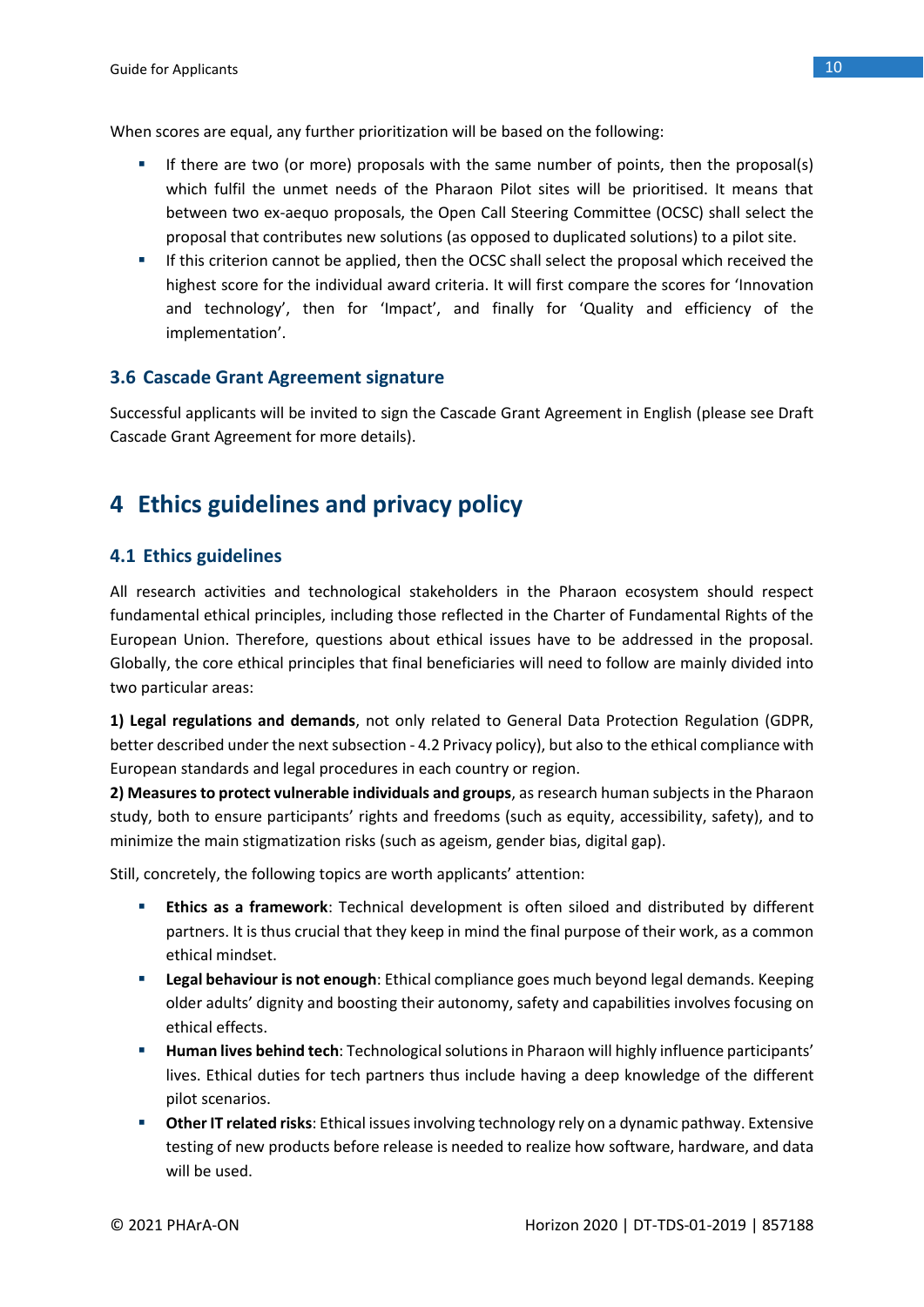- **Avoid insular knowledge**: promoting communication among tech and non-tech partners, by aligning different languages and mindsets allows to implement basic risk prevention and mitigation actions.
- **Envision the ecosystem**: as technological solutions in Pharaon are to be integrated, adapted and tested in different ecosystems, for larger uptake, the full context of the technology appliance in each setting (culture, expectations, values and priorities) must be considered.
- **Mind the gap on user expectations**: Only if Pharaon solutions are duly explained to pilot partners, can then they duly explain them to users, also adjusting their initial expectations. Basic manuals for each solution, with lay language and simple concepts shall be made available by all tech partners in Pharaon.
- **EXECT 2018 12 Chain of ethical accountability**: to ensure an effective ethical conduct tech partners shall clearly and detailly assign internal chains responsible for managing ethical risk and prevention of harm.
- **Example 1 Crisis simulations**: Besides the potential effects of a solution, within its predicted use case scenario, worst-case-scenarios and non-ideal conditions shall be foreseen to ensure an effective crisis response.
- **Privacy and security by design**: from the start, either technical design (of networks, databases, devices, platforms, websites, tools, or apps), as social and organizational design (of groups, policies, incentives, procedures, resource allocations) in Pharaon shall be conceived to promote privacy and security goals.

### **4.2 Privacy policy**

All data collected and/or processed within the Pharaon project will need to be compliant with GDPR and any applicable laws at national level. The following additional legal requirements should be addressed:

- Regulation (EU) 2018/1807 of the European Parliament and of the Council of 14 November 2018 on a framework for the free flow of non-personal data in the European Union (especially Recital 9 and Article 2(2)),
- EU ePrivacy Directive and
- the security requirement of the EU Radio Equipment Directive.

In addition, standards on the following items should be taken into account:

- Privacy management, see e.g. ISO/IEC 27701, ISO 27799,
- Data protection and privacy by design, see e.g. prEN 17529 (public consultation draft), ISO/IEC 29134,
- Pseudonymization and de-identification techniques, see e.g. ISO 25237, ISO/IEC 20889,
- Secure health software development lifecycle, see e.g. ISO/IEC 62304.

Approaches to the following technical goals of personal data protection should be outlined:

- Confidentiality: (privacy-relevant) data and services that process data cannot be accessed by unauthorized entities (security of communication, storage and possibly even processing).
- **■** Integrity: (privacy-relevant) data and services that process data cannot be modified in an unauthorized or undetected manner.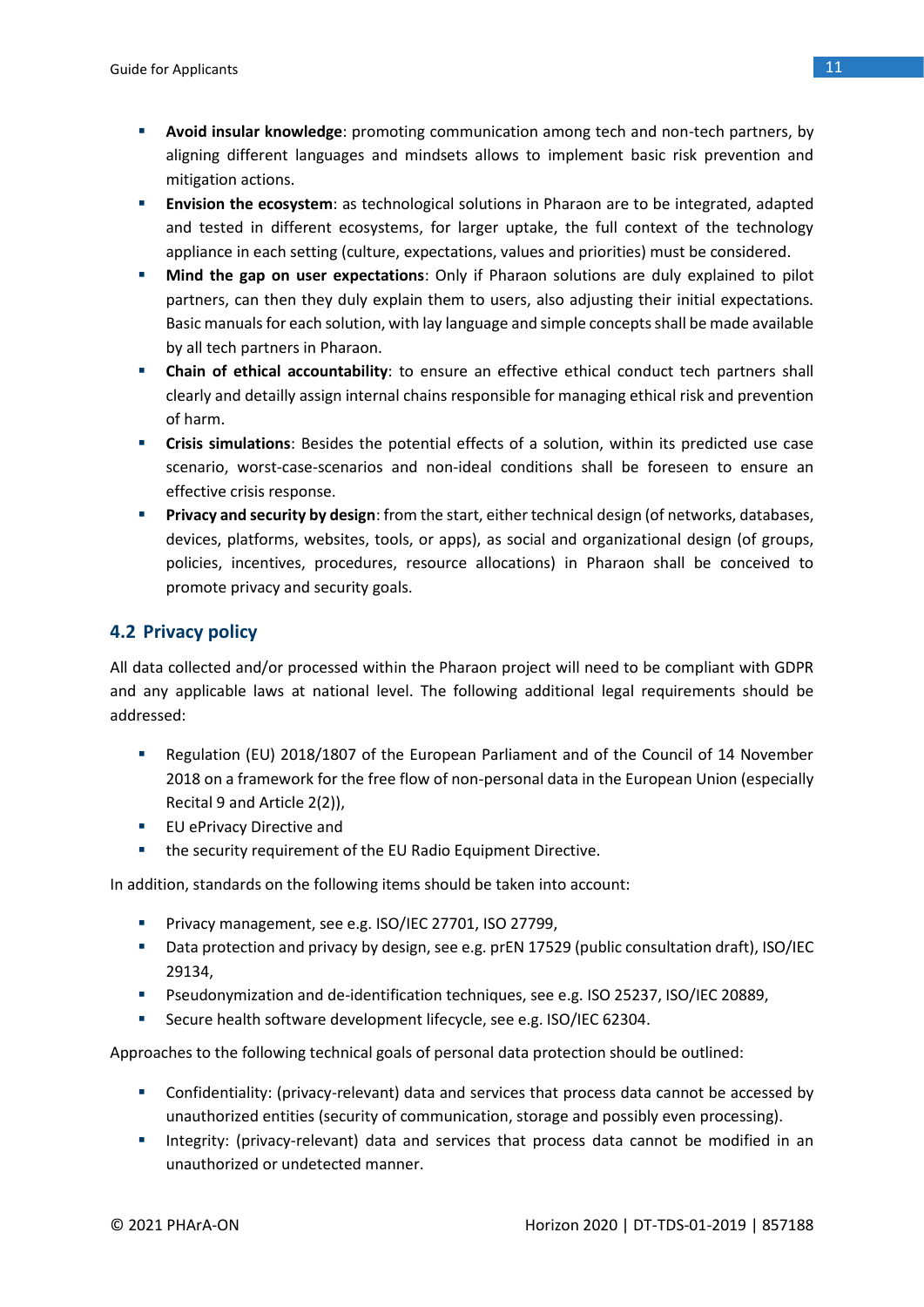- Availability: access to (privacy-relevant) data and to services that process data is always granted in a comprehensible, processable, timely manner.
- Unlinkability: privacy-relevant data cannot be linked across domains that are constituted by a common purpose and context. This means achieving Data Minimization (again), Purpose Limitation and Binding and Undetectability.
- Transparency: privacy-relevant data processing−including the legal, technical, and organizational setting−can be understood and reconstructed at any time. This could also be called Openness, Accountability, Documentation, Auditability, Full-Disclosure.
- **■** Intervenability: intervention is possible concerning all ongoing or planned privacy-relevant data processing. This includes Self-determination, Rectification or Erasure of Data, Consent Withdrawal and Process Interruption Process Interruption.

# **5 Intellectual property rights (IPR)**

### **5.1 IPR ownership of the sub-granted projects**

The ownership of all intellectual property created by the beneficiaries, via the Pharaon Open Call cascade funding, will remain with them. The Cascade Grant Agreement will define provisions regarding joint ownership of the results of the granted projects.

The background information owned and contributed by other partners remains subject to sharing agreements defined in the CSA of the Pharaon project.

No rights of ownership are transferred without previous signed agreement between any beneficiary of the Pharaon project.

The project intellectual property, e.g., the Pharaon platform is jointly owned by the beneficiaries defined in the original CSA. Beneficiaries of the open call are not granted ownership of any output covered in the original CSA.

Joining Parties shall not have Access Rights to Background or Foreground IPR of the other Pharaon Parties, including other joining Parties, except for situations when sharing background is necessary to reach project goals. Joining Parties remain the owner of all Background belonging to them and all Foreground arising from their cascade funding proposal. They shall not be obliged to grant Access Rights to such Background or Foreground to the other Parties, including to other Joining Parties. Granting of Access Rights shall be subjected to separate agreements between the concerned parties if needed (e.g. when sharing background is necessary to reach project goals).

# **6 Managing your grant**

After signing the Cascade Grant Agreement beneficiaries will be included in consortium briefings and project partners will ensure that they are fully briefed on any developments within the project, including relevant meetings, events, and news.